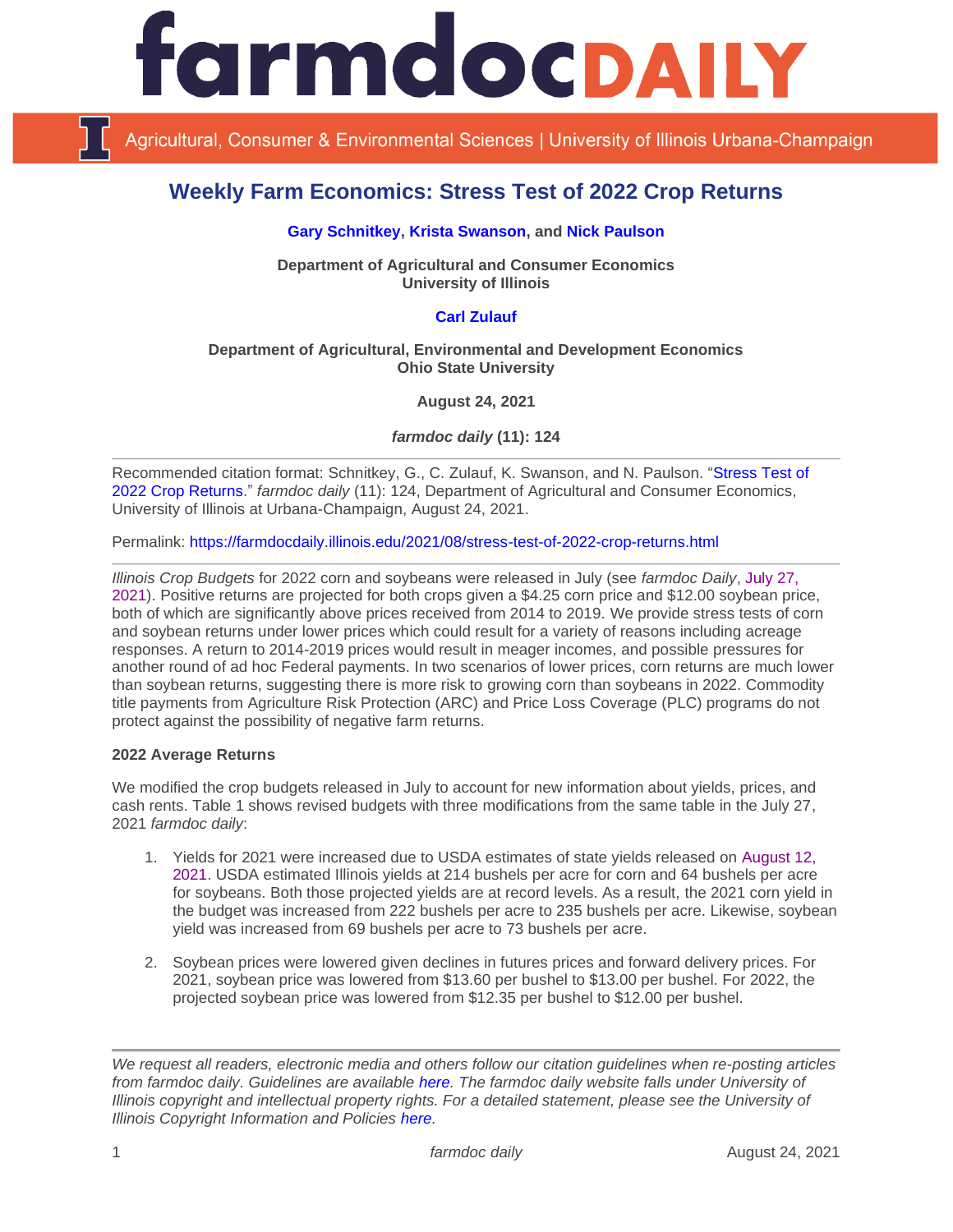3. Cash rents were increased based on state rents released by USDA [\(here\)](https://www.nass.usda.gov/Publications/Calendar/reports_by_date.php?month=08). From 2020 to 2021, state rents increased by \$5 per acre. As a result, cash rent for high-productivity farmland in Central Illinois was increased by \$5 per acre to \$284 per acre. The 2022 projected cash rent was increased to \$293 per acre, the same as the highest cash rent set in 2014.

|                              | Corn           |                |                | <b>Soybeans</b> |         |                |
|------------------------------|----------------|----------------|----------------|-----------------|---------|----------------|
|                              | 2020           | 2021P          | 2022P          | 2020            | 2021P   | 2022P          |
| Yield per acre               | 214            | 235            | 220            | 72              | 73      | 69             |
| Price per bu                 | \$4.33         | \$5.25         | \$4.50         | \$11.22         | \$13.00 | \$12.00        |
| Crop revenue                 | \$927          | \$1,234        | \$990          | \$808           | \$949   | \$828          |
| <b>ARC/PLC</b>               | $\mathbf 0$    | 0              | 0              | 0               | 0       | 0              |
| Ad hoc Federal payments      | 68             | 0              | 0              | 45              | 0       | 0              |
| Crop insurance proceeds      | 9              | $\Omega$       | 0              | 4               | 0       | 0              |
| <b>Gross revenue</b>         | \$1,004        | \$1,234        | \$990          | \$857           | \$949   | \$828          |
| Fertilizers                  | 143            | 153            | 193            | 42              | 45      | 63             |
| Pesticides                   | 78             | 61             | 66             | 47              | 50      | 54             |
| Seed                         | 112            | 115            | 124            | 71              | 74      | 80             |
| Drying                       | 22             | 22             | 24             | 0               | 0       | $\overline{2}$ |
| Storage                      | 15             | 15             | 15             | 5               | 5       | 5              |
| Crop insurance               | 21             | 24             | 24             | 14              | 16      | 16             |
| <b>Total direct costs</b>    | \$391          | \$390          | \$446          | \$179           | \$190   | \$220          |
| Machine hire/lease           | 16             | 17             | 19             | 14              | 14      | 16             |
| <b>Utilities</b>             | 5              | 5              | 6              | 5               | 5       | 6              |
| Machine repair               | 28             | 30             | 33             | 24              | 21      | 23             |
| Fuel and oil                 | 15             | 18             | 20             | 13              | 12      | 13             |
| Light vehicle                | $\overline{2}$ | $\overline{2}$ | $\overline{2}$ | 1               | 1       | 1              |
| Mach. depreciation           | 65             | 68             | 71             | 56              | 55      | 58             |
| <b>Total power costs</b>     | \$131          | \$140          | \$151          | \$113           | \$108   | \$117          |
| Hired labor                  | 20             | 21             | 22             | 20              | 22      | 23             |
| Building repair and rent     | $\,6$          | $\overline{7}$ | 8              | 5               | 6       | $\overline{7}$ |
| <b>Building depreciation</b> | 13             | 14             | 15             | 11              | 12      | 13             |
| Insurance                    | 11             | 11             | 12             | 11              | 11      | 12             |
| Misc                         | 10             | 10             | 11             | 10              | 10      | 11             |
| Interest (non-land)          | 17             | 14             | 12             | 15              | 12      | 10             |
| <b>Total overhead costs</b>  | \$77           | \$77           | \$80           | \$72            | \$73    | \$76           |
| <b>Total non-land costs</b>  | \$599          | \$607          | \$677          | \$364           | \$371   | \$413          |
| Operator and land return     | \$405          | \$627          | \$313          | \$493           | \$578   | \$415          |
| Cash rent                    | 279            | 284            | 293            | 279             | 284     | 293            |
| <b>Farmer return</b>         | \$126          | \$343          | \$20           | \$214           | \$294   | \$122          |

# **Table 1. Corn and Soybean Returns, Central Illinois, High-Productivity Farmland**

Farmer returns are shown in Table 1 for cash rented farmland, with the cash rent set at average levels. Cash rents can vary significantly from parcel to parcel, so returns will vary across parcels. In 2021, farmer return is projected at \$343 per acre for corn and \$294 per acre for soybeans. For 2022, farmer return for corn is projected at \$20 per acre for corn and \$122 per acre for soybeans.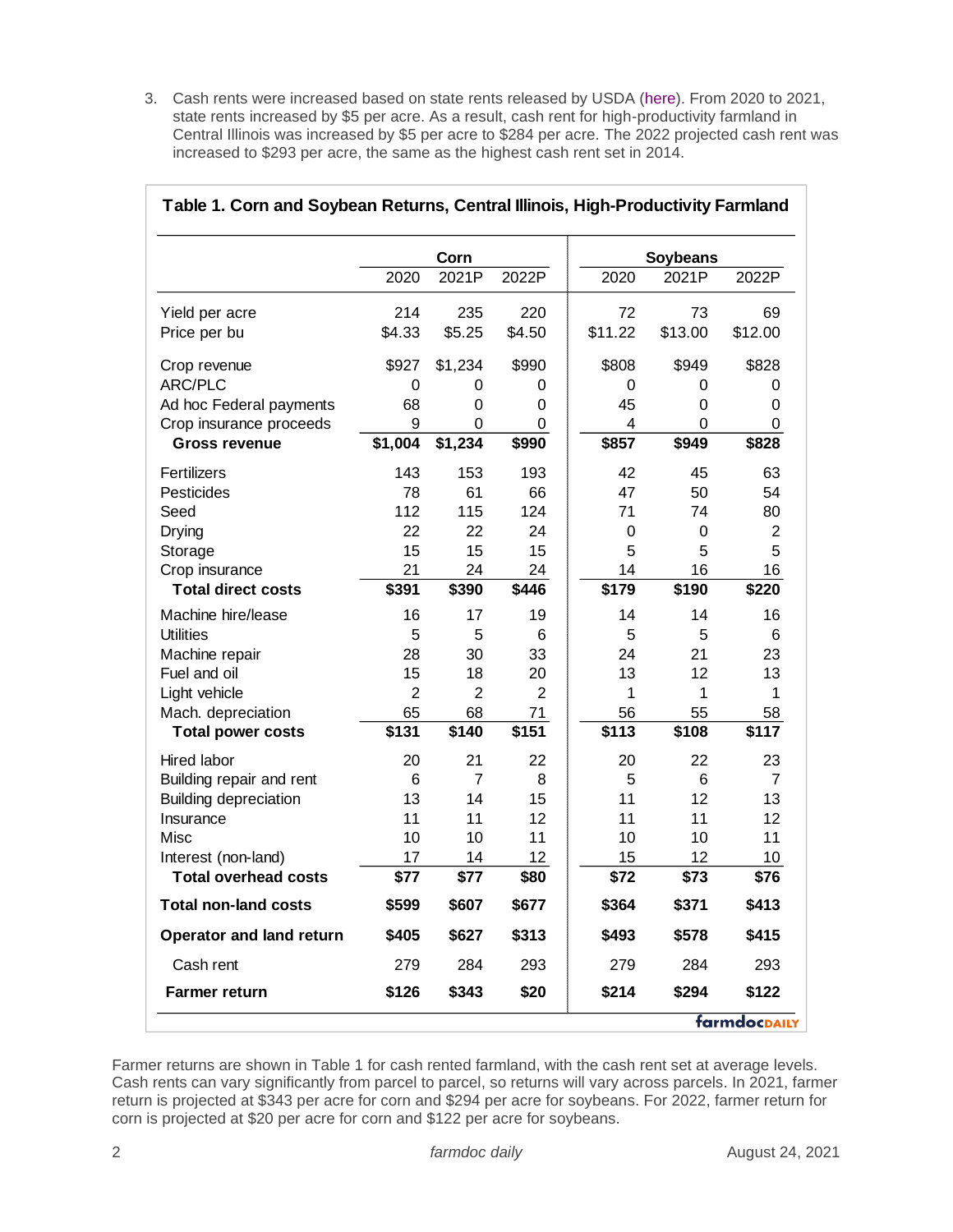#### **2022 Returns in Perspective**

Perspective on these returns can be seen in Figure 1, which shows farmer returns for high-productivity farmland in Central Illinois given a 50% corn and 50% soybean rotation (hereafter called a 50-50 rotation). Rotation will have large impacts on yield, with a 50-50 rotation being the most common in this area. Given current projections, putting more soybeans in the rotation will increase returns.



Projected farmer return for the 50-50 rotation is \$315 per acre for 2021, a record level exceeding the previous high of \$290 per acre set in 2011. Incomes in 2021 likely will be considerably higher than average if harvested yields are near record levels and commodity prices remain high.

For 2022, farmer return is projected at \$71 per acre. The 2022 projected farmer return would be below the average for the entire 2000-2020 period of \$97 per acre. Farmer returns are cyclical, with the last low return period occurring from 2014 to 2019 when returns averaged \$25 per acre. The \$71 projection is above the 2014-2019 average.

#### **Stress Tests**

Returns are projected at \$71 per acre in 2022 at budgeted prices of \$4.50 per bushel for corn and \$12.00 per bushels for soybeans. Returns were estimated at lower prices to identify potential stress points for the coming year. Only prices were lowered as acreage responses could lead to lower prices. Yields and costs were maintained at the same levels as shown in Table 1. In the lower price scenarios, ARC/PLC payments were included when prices indicated the likelihood of payment. The three scenarios are:

- 1. 2022 break-even prices,
- 2. 2014-2019 average prices, and
- 3. Lowest price from 2014 to 2017.

Returns decreased from scenario 1 to scenario 2 to scenario 3.

#### **Stress-Test One: 2022 Break-Even Prices**

While returns are projected positive for 2022, relatively small declines in prices could cause returns to be negative. The 2022 break-even prices below which returns would be negative on cash rented land are: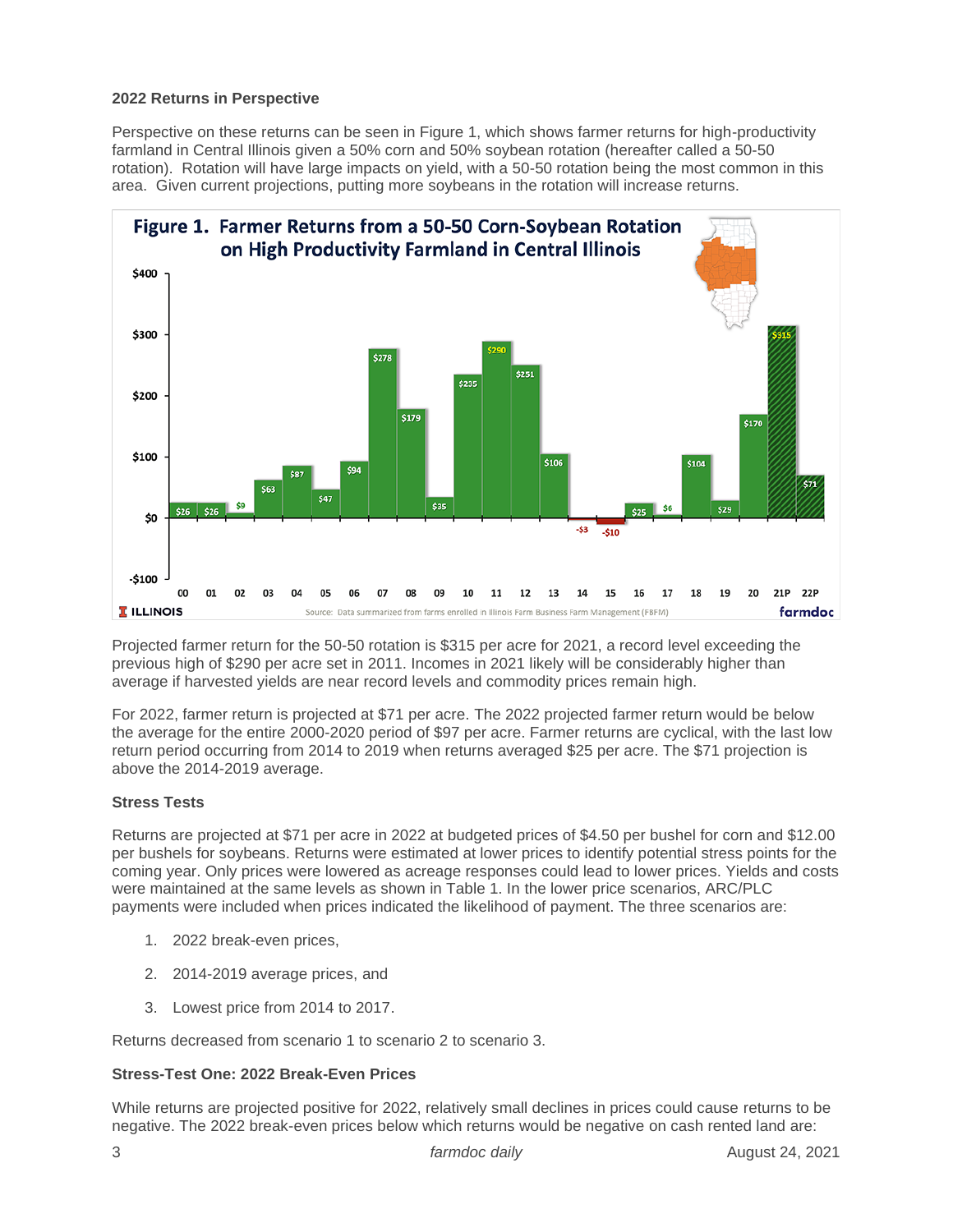- \$4.41 per bushel for corn, and
- \$10.23 per bushel for soybeans.

ARC/PLC payments were not included at those break-even levels as commodity title payments are not likely (ARC could make payments if yields are also low). These break-even prices are considerably higher than average prices in recent years. From 2014 to 2019, farmers received an average of \$3.64 per bushel for corn and \$9.91 per bushel for soybeans. The 2022 break-even price for corn of \$4.41 is \$.78 higher than the 2014-2019 average. The soybean break-even price of \$10.25 is \$.34 per bushel higher than the 2014-2019 average.

The 2022 break-even prices are high relative to the 2014-2019 prices because:

- 1. Non-land costs are projected higher in 2022 than the average from 2014-2019. For corn, average non-land costs from 2014-2019 were \$549 per acre, while the 2022 projected costs are \$677 per acre. Non-land costs for corn are projected almost \$100 higher in 2022 than the 2014- 20-19 average. For soybeans, non-land costs averaged \$363 per acre from 2014 to 2019, while 2022 projected costs are \$413 per acre, an increase from the 2014-2019 average of \$50 per acre.
- 2. ARC/PLC payments are projected at \$0 per acre in 2022, while the payments averaged \$12 per acre from 2014 to 2019.
- 3. Ad hoc Federal payments are not included in 2022. Market Facilitation Program (MFP) and Coronavirus Food Assistance Program (CFAP) payments were important sources of revenue in 2018, 2019, and 2020. For corn, ad hoc payments averaged \$1 per acre in 2018, \$110 per acre in 2019, and \$68 per acre in 2020. For soybeans, ad hoc payments were \$122 per acre in 2018, \$94 per acre in 2019, and \$45 per acre in 2020.

#### **Stress-Test Two: 2014 to 2019 Average Prices**

Returns were estimated at 2014-2019 average prices of \$3.64 per bushel and \$9.91 per bushel. Base acres in corn most likely would generate a commodity title payment at those prices if those acres were placed in PLC. ARC/PLC payments were set at an average of \$5 per acre for both corn and soybeans. These payments were averaged across crops because payments are made on base acres and not planted acres.

At those prices, the average return for corn is -\$164 per acre and -\$17 per acre for soybeans. The 50-50 rotation return is -\$86 per acre, well below all returns since 2000 (see Figure 1). An -\$86 return would be \$76 below the lowest return of -\$10 per acre occurring in 2015.

Incomes for grain farms in Illinois would be at very low levels if those 2014-2019 average prices occurred, without any additional ad hoc Federal payments. Ad hoc payments of \$86 per acre would result in breakeven returns, with \$86 per acre being higher than average payments in 2018 through 2020 (\$62 per acre in 2019, \$54 per acre in 2019, and \$27 per acre in 2020). Whether ad hoc payments would occur is an open question.

### **Stress-Test Three: Lowest Price from 2014 to 2017**

This scenario represents low prices that are unlikely but could happen. The lowest prices from 2014 to 2017 was used in for this scenario:

- \$3.49 for corn, which occurred in 2016, and
- \$9.39 per bushel for soybeans, which occurred in 2018.

The years 2018 and 2019 are not included because trade difficulties influenced those prices. We judged the likelihood of trade difficulties in 2022 as being low. Had those years been included, the soybean price used for stress test three would have been lowered to \$9.12. A \$3.49 corn price would generate a PLC